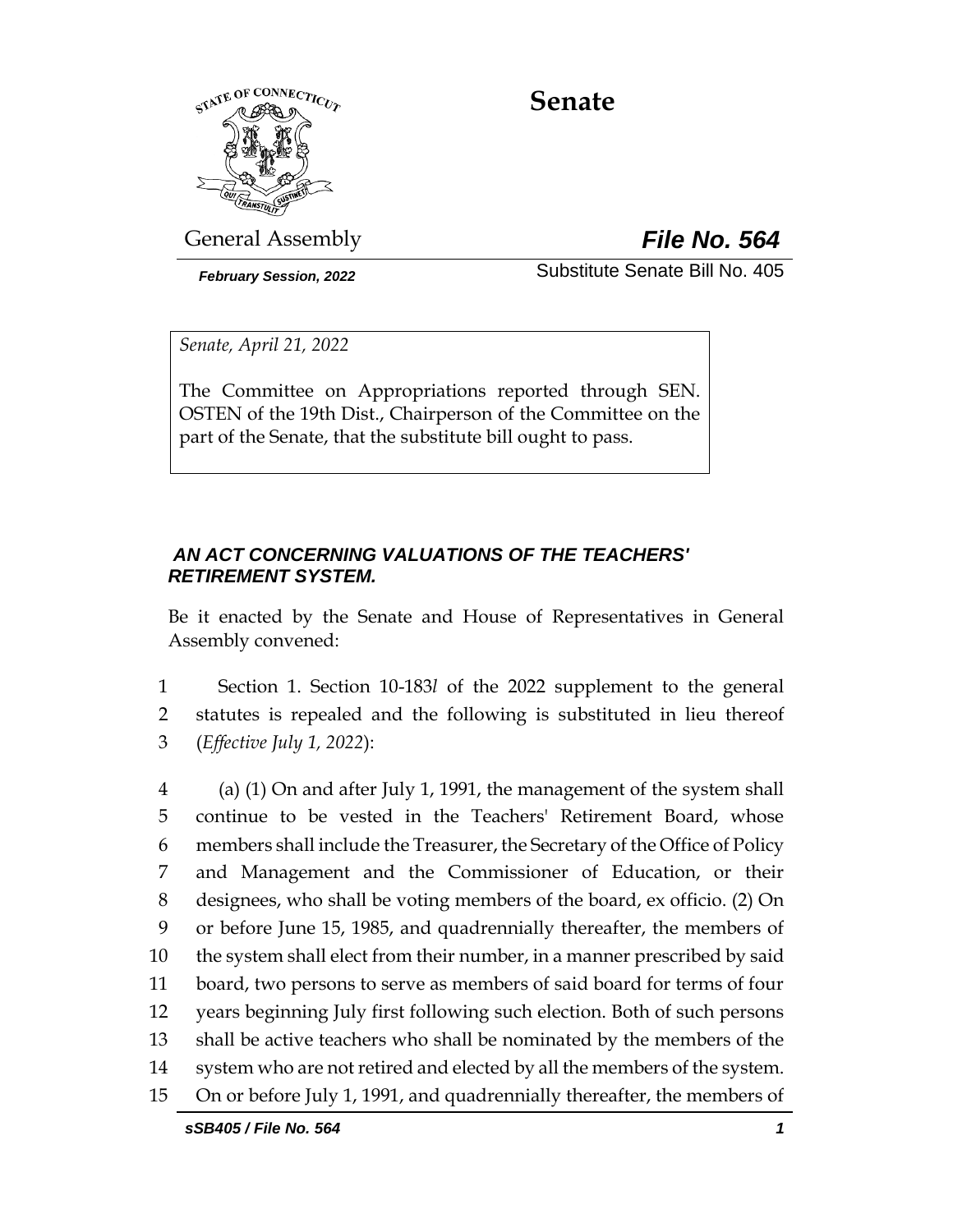the system shall elect from their number, in a manner prescribed by said board, three persons to serve as members of said board for terms of four years beginning July first following such election. Two of such persons shall be retired teachers who shall be nominated by the retired members 20 of the system and elected by all the members of the system and one shall be an active teacher who shall be nominated by the members of the system who are not retired and elected by all the members of the system. (3) On or before July 1, 2011, and quadrennially thereafter, the members 24 of the system shall elect from their number, in a manner prescribed by 25 said board, one person to serve as a member of said board for a term of 26 four years beginning July first following such election. Such person shall be an active teacher who shall be nominated by the members of the system who are not retired, elected by all the members of the system and a member of an exclusive representative of a teachers' bargaining unit that is not represented by the members of the board elected under subdivision (2) of this subsection. (4) If a vacancy occurs in the positions filled by the members of the system who are not retired, said board shall elect a member of the system who is not retired to fill the unexpired portion of the term. If a vacancy occurs in the positions filled by the retired members of the system, said board shall elect a retired member of the system to fill the unexpired portion of the term. The Governor shall appoint five public members to said board in accordance with the provisions of section 4-9a, one of whom shall be the mayor, first selectman or chief elected official of a municipality. On and after October 31, 2017, the Governor shall fill the next vacant position on the board that is appointed by the Governor with a person who is the mayor, first selectman or chief elected official of a municipality. The members of the board shall serve without compensation, but shall be reimbursed for any expenditures or loss of salary or wages which they incur through service on the board. A majority of the membership of the board shall constitute a quorum for the transaction of any business.

 (b) In carrying out its duties, the board may employ a chief administrator with a title established by the board, who shall also serve as secretary of the board, an administrative officer and such staff as may be necessary. Their salaries shall be paid by said board with the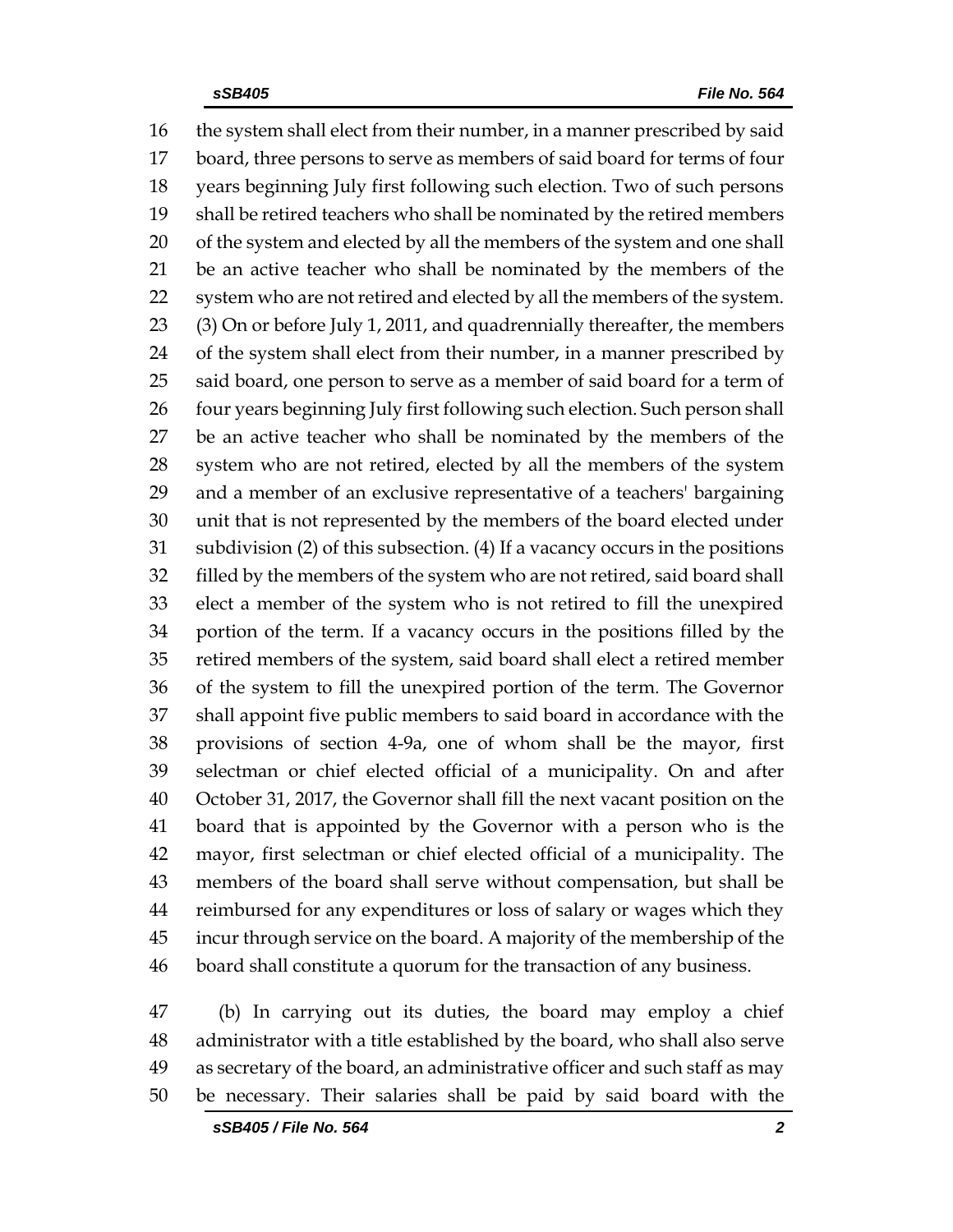approval of the Secretary of the Office of Policy and Management. Said board shall employ the services of one or more actuaries, each of which shall be an individual or firm having on its staff a fellow of the Society of Actuaries, to carry out the actuarial duties of this section and sections 10-183b, 10-183r, and 10-183z and for such related purposes as the board deems advisable. The cost of such services shall be charged to the funds provided for in section 10-183r. Said board shall arrange for such actuary to prepare an actuarial valuation of the assets and liabilities of the system as of June **[**30, 1980, and at least once every two years thereafter**]** thirtieth, annually. On the basis of reasonable actuarial assumptions approved by the board, such actuary shall determine the actuarially determined employer contribution required to meet the actuarial cost of current service and the unfunded accrued liability. **[**Commencing December 1, 2002, such**]** Such valuation shall be completed prior to December first, **[**biennially**]** annually. Said board shall adopt all needed actuarial tables and may adopt regulations and rules not inconsistent with this chapter, including regulations and rules for payment of purchased service credits and repayment of previously withdrawn accumulated contributions. Said board shall establish an operational budget necessary for the management of the system. The board may enter into such contractual agreements, in accordance with established procedures, as may be necessary for the discharge of its duties.

This act shall take effect as follows and shall amend the following sections: Section 1 *July 1, 2022* 10-183*l* 

## *Statement of Legislative Commissioners:*

In Subsec. (b), "June 30, 1980, and at least **[**once every two years**]**  annually thereafter" was changed to "June **[**30, 1980, and at least once every two years thereafter**]** thirtieth, annually" and "Commencing December 1, 2002, such valuation shall be completed prior to December first **[**biennially**]** annually" was changed to "**[**Commencing December 1, 2002, such**]** Such valuation shall be completed prior to December first, **[**biennially**]** annually" for accuracy and clarity.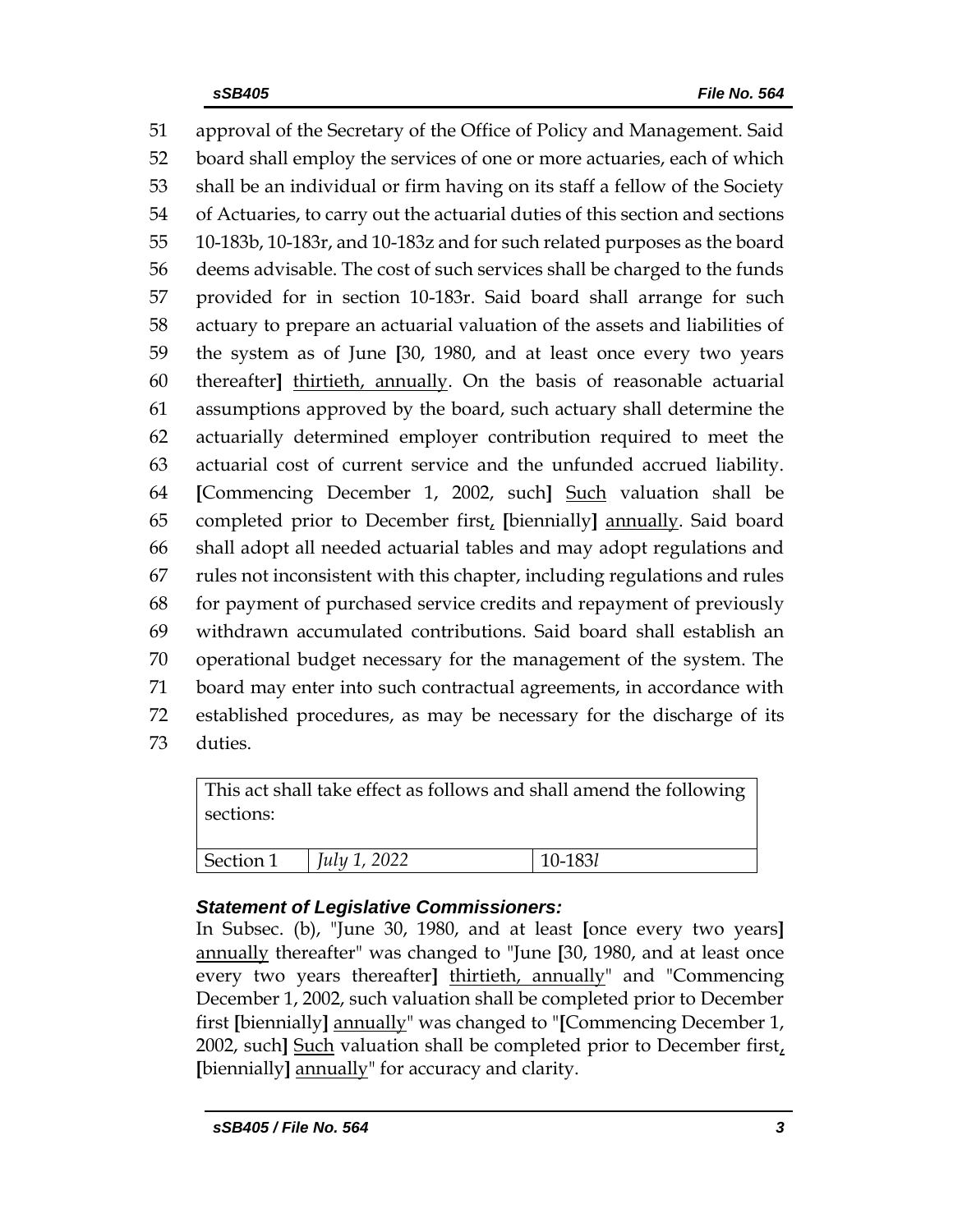*APP Joint Favorable Subst.*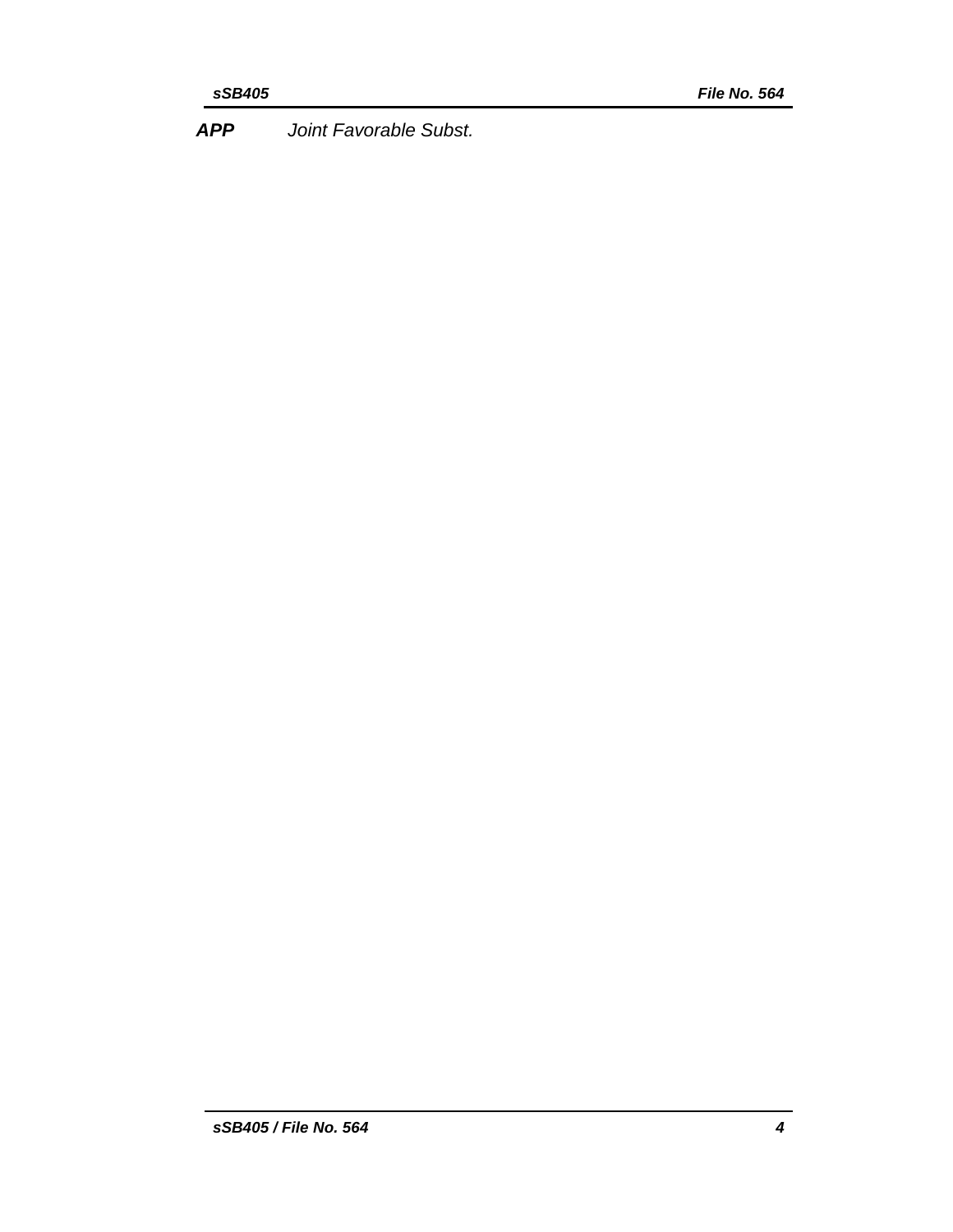*The following Fiscal Impact Statement and Bill Analysis are prepared for the benefit of the members of the General Assembly, solely for purposes of information, summarization and explanation and do not represent the intent of the General Assembly or either chamber thereof for any purpose. In general,*  fiscal impacts are based upon a variety of informational sources, including the analyst's professional *knowledge. Whenever applicable, agency data is consulted as part of the analysis, however final products do not necessarily reflect an assessment from any specific department.*

#### *OFA Fiscal Note*

#### *State Impact:*

| <b>Agency Affected</b>   | <b>Fund-Effect</b> | FY 23 \$ | FY 24 \$                   |
|--------------------------|--------------------|----------|----------------------------|
| Teachers' Retirement Bd. | GF - Cost          | None     | Approximately<br>\$60,0000 |

Note: GF=General Fund

#### *Municipal Impact:* None

#### *Explanation*

The bill changes the Teachers' Retirement System valuation from being performed on a biennial basis to an annual basis. Under current law, the June 30, 2022 actuarial valuation, establishing the TRS actuarially determined employer contribution for FY 24 and FY 25 will be completed in November 2022 and is funded in the agency's FY 23 budget. This change will result in an additional cost of approximately \$60,000 in FY 24 to support the actuarial costs for the June 30, 2023 valuation.

#### *The Out Years*

The annualized ongoing fiscal impact identified above would continue into the future subject to inflation.

*Sources: Core-CT Financial Accounting System TRB Testimony*